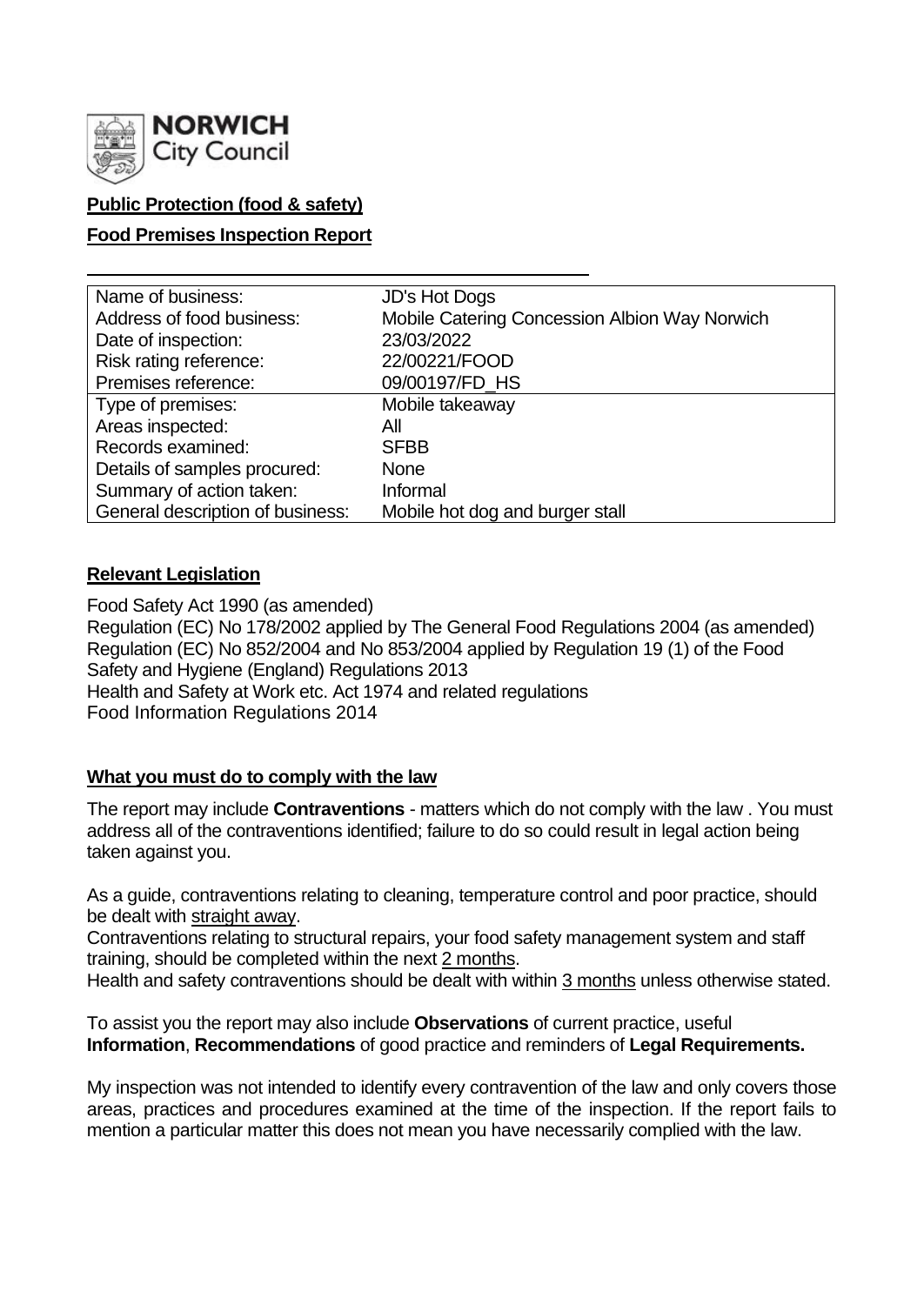## **FOOD SAFETY**

#### **How we calculate your Food Hygiene Rating:**

The food safety section has been divided into the three areas which you are scored against for the hygiene rating: 1. food hygiene and safety procedures, 2. structural requirements and 3. confidence in management/control procedures. Each section begins with a summary of what was observed and the score you have been given. Details of how these scores combine to produce your overall food hygiene rating are shown in the table.

| <b>Compliance Area</b>                     |          |    |           | <b>You Score</b> |               |    |           |    |          |  |
|--------------------------------------------|----------|----|-----------|------------------|---------------|----|-----------|----|----------|--|
| <b>Food Hygiene and Safety</b>             |          |    |           | $\Omega$         | 5.            | 10 | 15        | 20 | 25       |  |
| <b>Structure and Cleaning</b>              |          |    |           | $\Omega$         | 5             | 10 | 15        | 20 | 25       |  |
| Confidence in management & control systems |          |    |           | $\Omega$         | 5.            | 10 | 15        | 20 | 30       |  |
|                                            |          |    |           |                  |               |    |           |    |          |  |
| <b>Your Total score</b>                    | $0 - 15$ | 20 | $25 - 30$ |                  | $35 - 40$     |    | $45 - 50$ |    | > 50     |  |
| <b>Your Worst score</b>                    | 5        | 10 | 10        |                  | 15            |    | 20        |    | $\sim$   |  |
|                                            |          |    |           |                  |               |    |           |    |          |  |
| <b>Your Rating is</b>                      | 5        | 4  |           | 3                | $\mathcal{P}$ |    |           |    | $\Omega$ |  |

000300

Your Food Hygiene Rating is 3 - generally satisfactory

### **1. Food Hygiene and Safety**

Food hygiene standards are generally satisfactory and maintained. There is evidence of some non-compliance with legal requirements. Some lapses are evident however generally you have satisfactory food handling practices and procedures and adequate control measures to prevent cross-contamination are in place. The contraventions require your attention; although not critical to food safety they may become so if not addressed. **(Score 10)**

### Contamination risks

**Contravention** The following exposed ready-to-eat food and or its packaging to the risk of cross-contamination with foodborne bacteria from raw meat or unwashed fruits and vegetables:

• remember to keep the raw tongs in a covered container not loose in the drawer next to bottles of sauce.

**Observation** I noted all your food is delivered daily straight to your mobile unit and any left over is discarded. However, raw onions are being taken home on your van where they are prepared and boiled before bringing them back to the unit. Preparing and cooking onions at home is preferable to doing this on site but does make your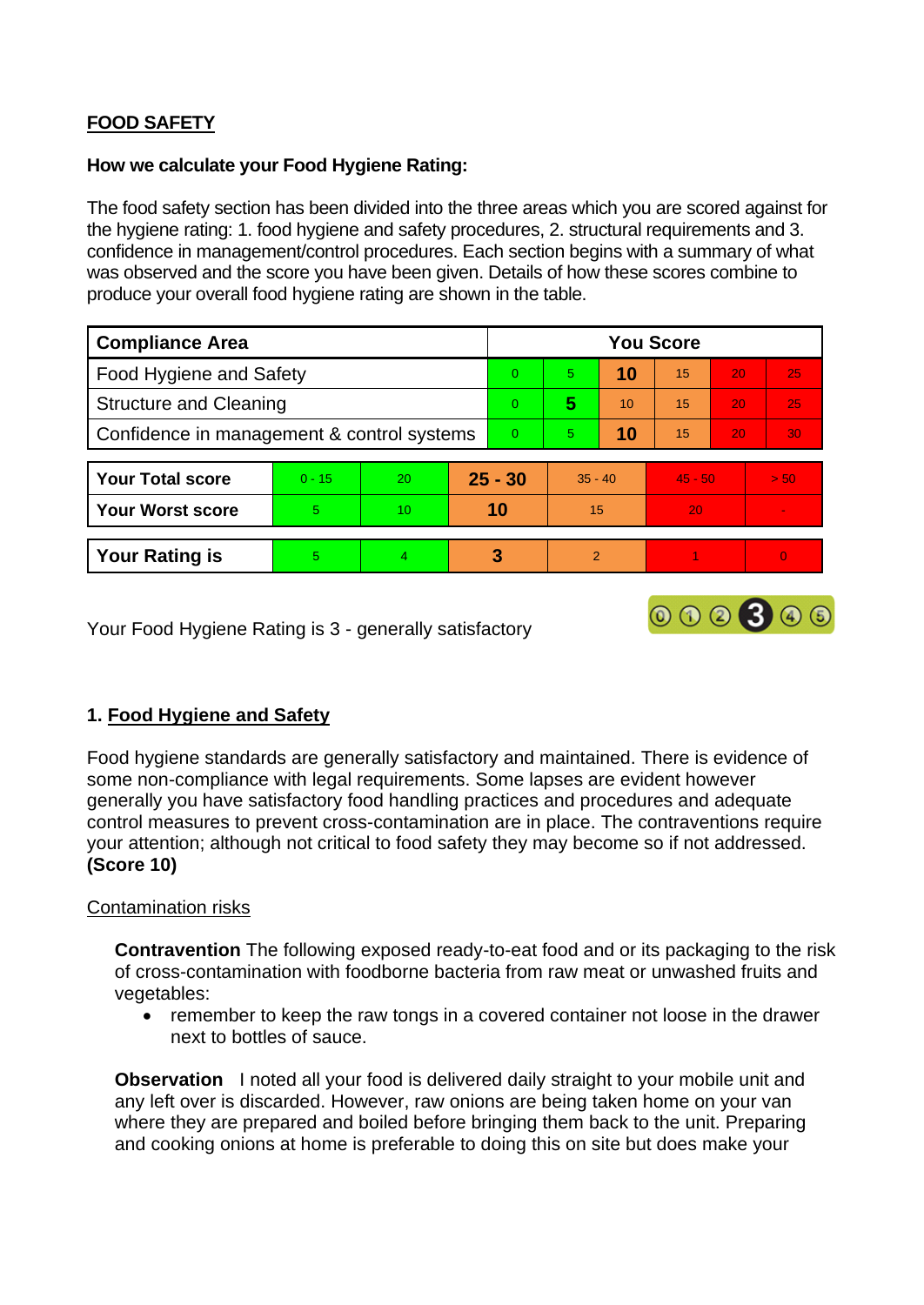home kitchen and storage facilities part of your food business and therefore subject to routine inspection.

### Hand-washing

**Observation** You had a wash hand basin and a container of warm water available with which to wash your hands.

**Contravention** The following indicated that hand-washing was not suitably managed:

• sanitiser was being used instead of sufficient hand washing throughout the day

**Contravention** You stated you wash your hands at the beginning of the day but then rely on gloves and regularly applied sanitizer to disinfect your gloves. This practice is not acceptable since large numbers of potentially hazardous bacteria will build up in the sweaty layer between your hands and the gloves you are wearing.

**Contravention** You must regularly remove your gloves, wash your hands using warm water and soap, before drying your hands thoroughly and putting on a fresh pair of gloves. You may sanitise your gloves when needed but this does not remove the requirement to wash your actual hands.

**Recommendation** You will almost certainly increase the amount of warm water you bring to the site to accommodate the increased hand washing you will need to undertake. You may also need a larger capacity receptacle in which to store the waste water.

**Legal requirement** Waste water must not be disposed down a surface water gulley.

**Information** Handwashing is required:

- before handling ready-to-eat food
- after touching raw food and its packaging, including unwashed fruit and vegetables
- after a break/smoking
- after going to the toilet
- after cleaning
- after removing waste
- after blowing your nose

**Guidance** Proper hand-washing is essential to prevent cross-contamination of E.coli 0157 and other harmful bacteria onto food and food contact surfaces. Handwashing should include the following steps:

- wet hands before applying soap
- good hand rubbing technique
- rinsing of hands
- hygienic drying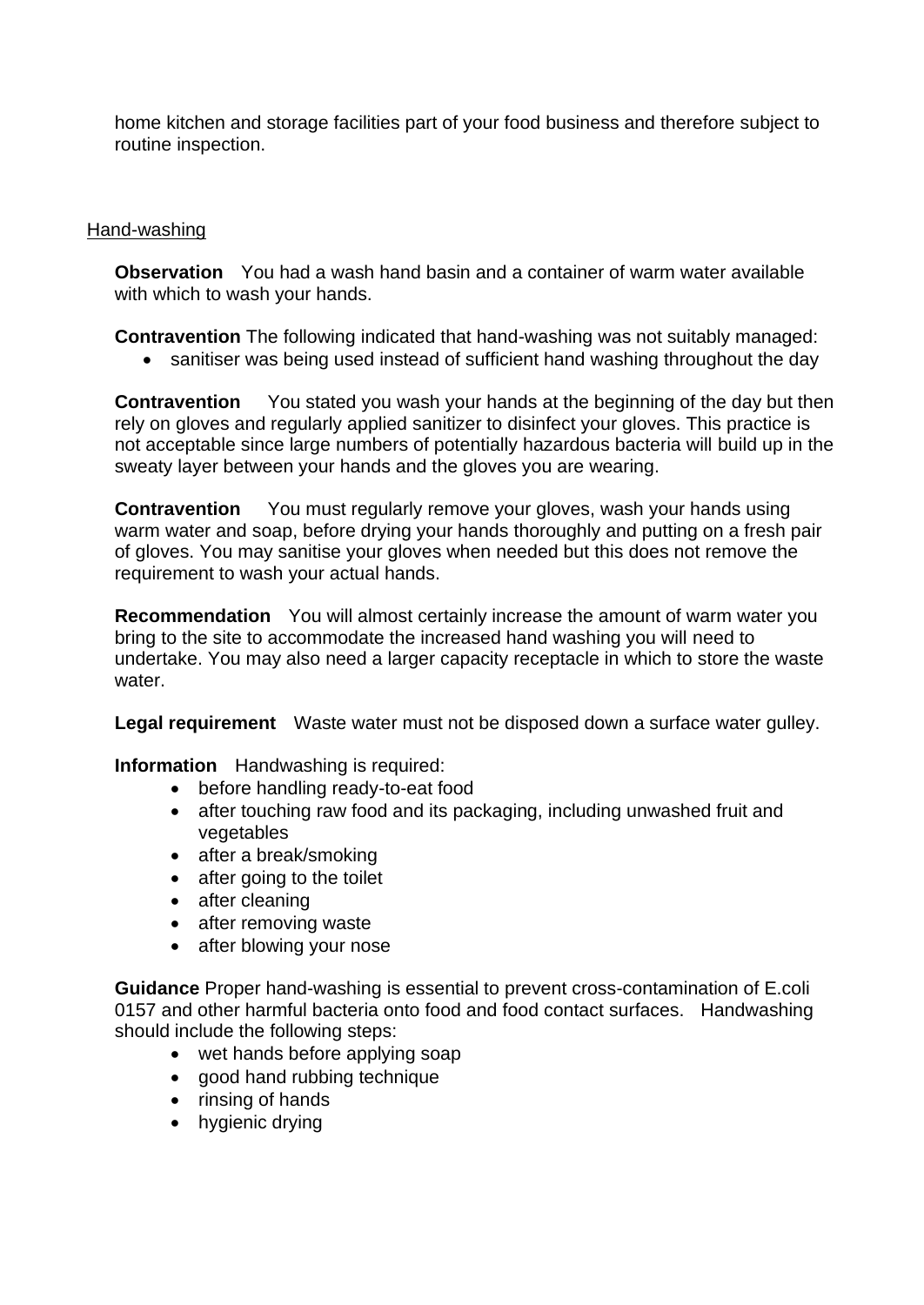# **2. Structure and Cleaning**

The structure facilities and standard of cleaning and maintenance are all of a good standard and only minor repairs and/or improvements are required. Pest control and waste disposal provisions are adequate. The minor contraventions require your attention. **(Score 5)**

## Cleaning of Structure

**Observation** The unit had been well maintained and the standard of cleaning was good.

### Cleaning Chemicals / Materials / Equipment and Methods

**Observation** I was pleased to see that the unit was kept clean and that your cleaning materials, methods and equipment were able to minimise the spread of harmful bacteria between surfaces.

### Facilities and Structural provision

**Contravention** The following facilities were inadequate and must be improved:

• provide a proper plug for the wash hand basin rather than a plug of tin foil

# **3. Confidence in Management**

There are generally satisfactory food safety controls in place although there is evidence of some non-compliance with the law. All the significant food hazards are understood and controls are in place. Your records are appropriate and generally maintained but some deficiencies were identified. Some minor issues were identified relating to staff supervision and training. You are progressing towards a written food safety management system. You have a satisfactory track record. The contraventions require your attention; although not critical to food safety they may become so if not addressed. **(Score 10)**

### Type of Food Safety Management System Required

**Observation** Your food safety management system consisted of the diary pages from the Safer Food Better Business (SFBB) pack and nothing else. The following SAFE METHODS are missing from your Safer Food Better Business pack:

- Cross-contamination (including hand washing)
- Cleaning
- Chilling
- Cooking
- Management sections including suppliers list, contacts, prove it records, food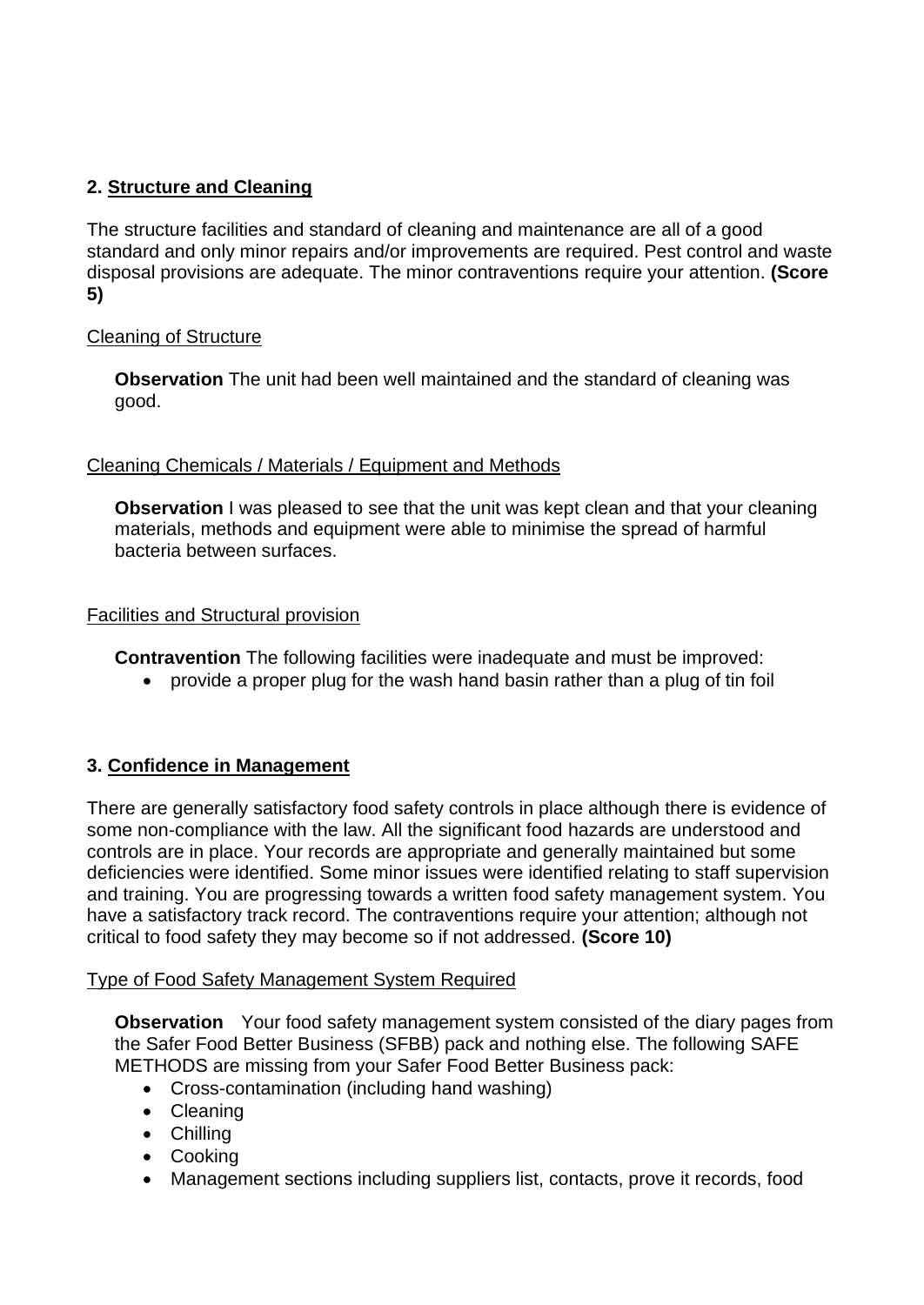allergens, and 4-weekly reviews

**Contravention** Although your business is very simple and you are aware of the food safety hazards and how to control them, you still need something in the way of documentation to demonstrate to others you are in control of those hazards and are keeping appropriate records. A few pages of the SFBB diary are simply not sufficient in this regard.

**Legal requirement** You must either implement SFBB in its entirety or, because your operation is simple, devise a set of Rules of hygiene to include:

- how and when you wash your hands
- what cleaning methods you employ to clean and disinfect surfaces
- how you ensure food is sufficiently cooked
- how you prevent cross contamination (different coloured equipment for raw and ready-to-eat (RTE) foods, separate chilled storage for raw and RTE etc)
- your opening and closing checks

**Legal requirement** In addition you will need to demonstrate you are monitoring the temperature of your cool box to prove it is below your critical limit temperature (8 degrees Celsius) and occasionally monitoring the cooking temperature of your burgers and hot dogs (to prove they are at or above your cooking temperature target of 76 degrees Celsius). The best way of doing this is to keep a record of the temperature checks you make.

### Proving Your Arrangements are Working Well

**Observation** You are aware of the hazards to food and their methods of control but will need to demonstrate your control by keeping appropriate documentation and records (see above)

### **Training**

**Recommendation** You should refresh your food hygiene knowledge every 3 years so that you stay up to date with current legislation and good practice. Booking details for refresher courses are on our website: www.norwich.gov.uk

#### Disposal of waste food

**Observation** You advised me that all waste food was taken home and disposed of there. Please ensure this continues to be the case. There is an ongoing rat problem in this area and on no account must food be disposed of on nearby verges as this will attract vermin.

### Infection Control / Sickness / Exclusion Policy